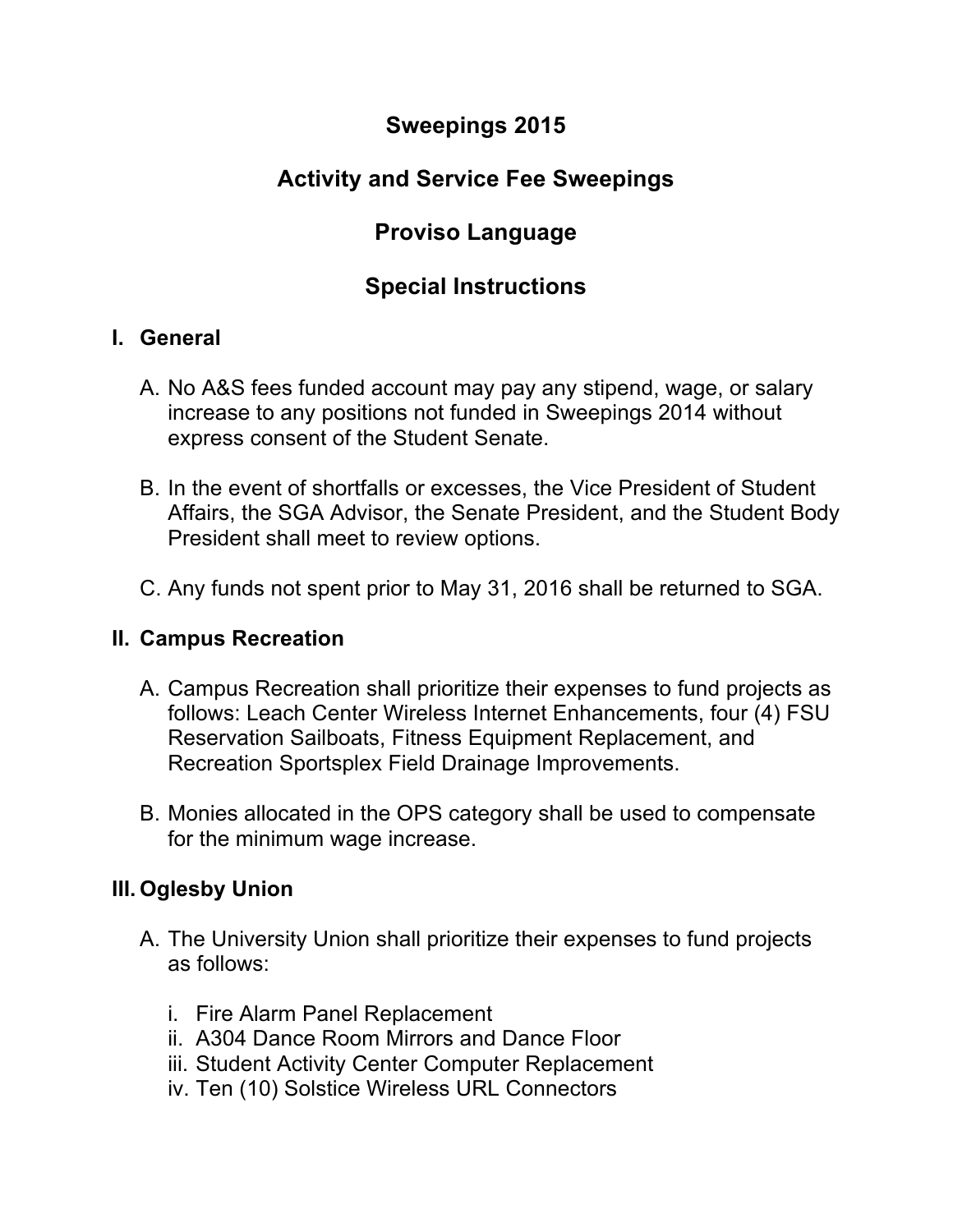v. Crenshaw Lanes, New Scoring and Cash Systems vi. Askew Student Life Center, Dolby 3D Glasses vii.Office of Fraternity and Sorority Life Computer Replacement viii. Askew Student Life Center Phone Charging Stations ix. Moore Auditorium, Wireless Mic System and Mixer

B. Monies allocated in the OPS category shall be used to compensate for the graduate assistant increases.

### **IV. Executive Branch**

A. Monies allocated to Executive Projects shall be used for Nole Cab, Blue Light enhancement for garages, Orientation Health and Safety Promotion Video, and the Online Advising initiative.

#### **V. Student Activities and Organizations**

- A. Monies allocated to Inter-Residence Hall Council shall be used to supply compostable boxes and custom cups for the Lord of the Wings event.
- B. Monies allocated to the Office of Student Sustainability shall be used for food at their Hunger Banquet and "Gaslands" film screening event.
- C. Monies allocated to the Medical Response Unit shall be expended for a new medical response vehicle and uniforms for emergency responders.

#### **VI.Other Departmental Requests**

- A. Monies allocated to ACE Learning Studio shall be used for promotional pens as well as snacks and coffee to supply to students during finals.
- B. Monies allocated to CARE shall be used for food during CARE week events.
- C. Monies allocated to the College of Social Science and Public Policy Leadership Council shall be used for food for the college's Dean's Reception.